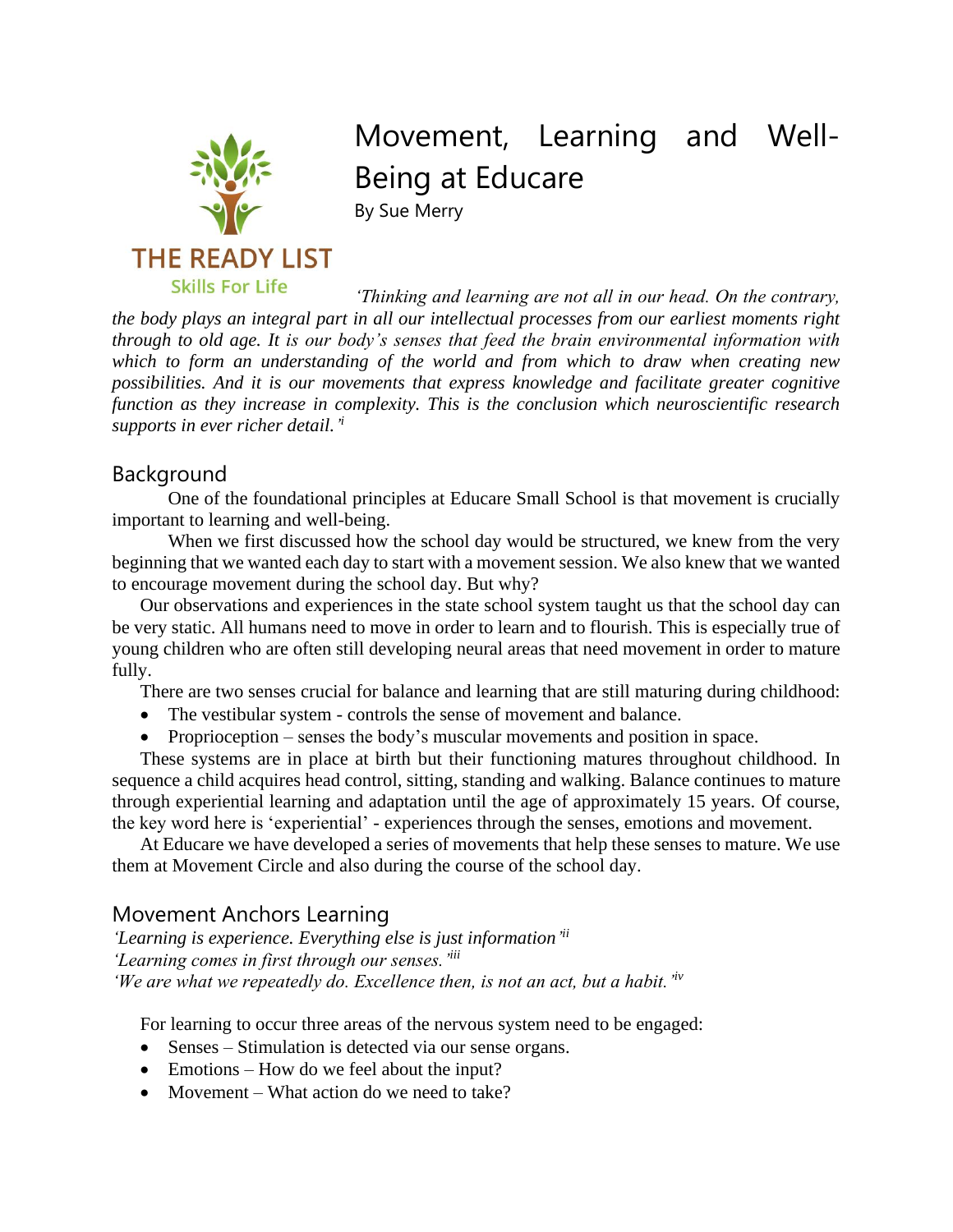

Sensory information is perceived via sensory neurons in the Peripheral Nervous System. This information is interpreted by the Central Nervous System, and we feel it as an emotional response. If action needs to be taken, then this is the job of the Peripheral Nervous System to give the appropriate signals via motor neurons to relevant muscles.



A memory of this response is created and usually – although not always – if repeated a few times, will become a habit. It is essential that the conditions experienced by the child while they are developing a new habit/skill are positive, nurturing and sympathetic to natural human functioning. If not, then the new habit becomes one that manifests with extra-added muscle tension and emotional stress.

This is why we use The Ready List at Educare and why we use appropriately sized furniture, including Tripp Trapp chairs and stools. The principles of the Alexander Technique – adapted as The Ready List - are sympathetic to natural human functioning and thus the formation of efficient and kind habits.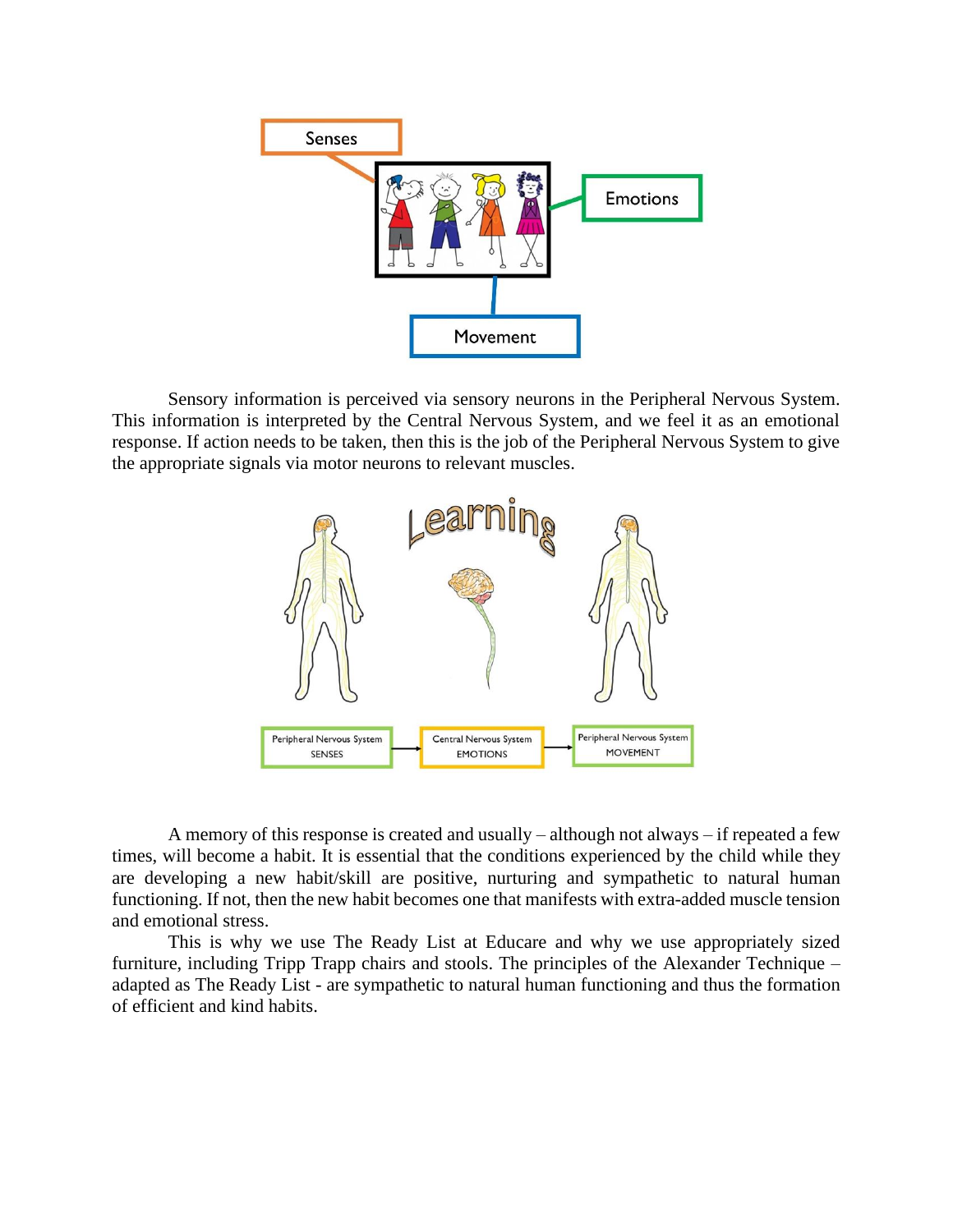## Movement is Essential for Well-Being



*'Over the last ten thousand years, most humans transitioned from a migratory, hunter-gathering population to living in sedentary farming communities, then industrialized nations, and then our current technology-based culture. You and I dwell in a time when movement has been almost entirely outsourced. A moment on our phone can secure food, delivered right to the door. We can seek shelter on Craigslist from the comfort of our chairs. Heck, we can even find a mate online these days, securing a partner without flexing anything but our fingers on a keyboard. While the abundance of food and money varies around the globe, for almost all populations, the current*  global environment has changed in at least one way across the board: Moving is not required. "

A relatively short time ago our human bodies evolved on the grasslands of the savannas in Africa. Our lifestyles were those of hunter-gatherers. Especially since the industrial revolution we have become increasingly static in a very short space of time. This is very much against how we are designed to function.

Asking a child to focus and to learn but not move, is more or less asking for the impossible. Some children can adapt to this better than others. The ones who really cannot adapt are sometimes considered to have behavioral issues.

In his marvelous book 'Primate Change*:* How The World We Made is Remaking Us', Vybarr Cregan-Reid suggests that human groups would originally have valued individuals who were risk-takers. These individuals would have been innovators and explorers and probably not wired for 'sitting still' for long and/or conforming to societal norms. Such individuals still exist of course, but often meet with resistance – especially when children - and can be labelled as problems and even medicated.

#### *'It is as if schools were invented not to educate us, but to teach us to sit still.*

*By the age of 16 the Anthropocene body has not only been taught to sit still for extended periods, but having done so for so long, the child who went into the education factory limber, supple, energetic and agile comes out the other end with a body possessing a more limited range of motion*  in many of its joints and limbs. The movement has been lost because of the severe restriction of *movement involved in sitting down for such long periods, and has a good dose of obedience inculcated into it too.'vi*

Although our furniture is probably as good as it can be for our school environment, the natural human environment would be without chairs and tables. We want to see if a lack of chairs